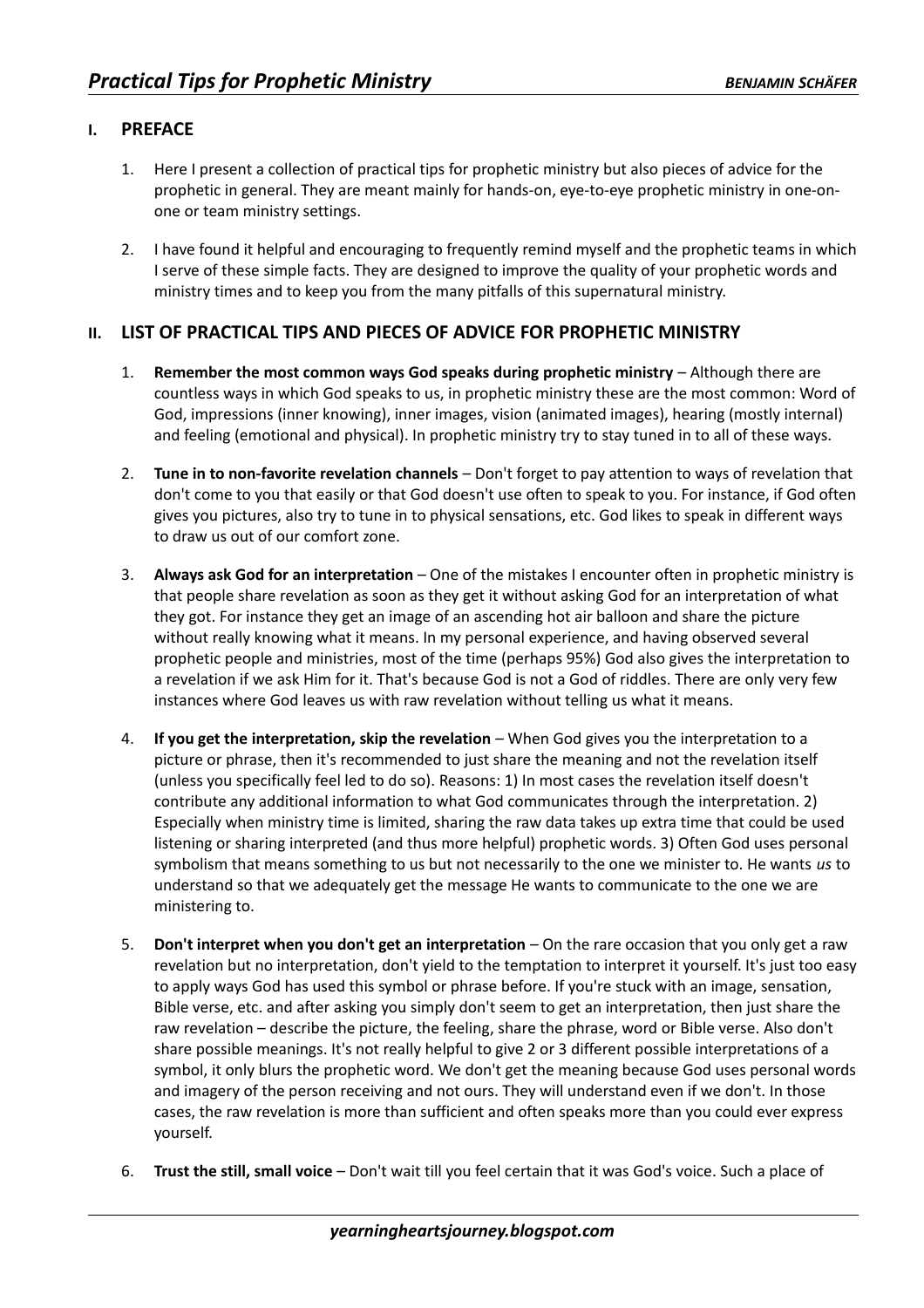certainty simply doesn't exist. The prophetic is always a step of faith and a taking of risks. Even high level prophets don't get anything but that most of the time: some small impression, easily overheard and neglected. But they respond. The quality of your prophecies doesn't depend on the quality of your revelation but on the quality of your faithfulness.

- 7. **Go with the first thing you receive** The first thing you get is most likely the right thing. I often observe myself discarding many impressions and pictures that I didn't think would fit or of which I wasn't certain it was God. Don't yield to the temptation to ask again and again till you get something that sounds powerful, meaningful or adequate. Some people barely give prophetic words because they second-guess everything all the time. Was it God or just my thoughts? I found that God mostly answers faster than I could think and that the first thing I get after asking Him for a word is usually the right thing. Go with what you get first. This is trusting that God speaks when we ask.
- 8. **God always speaks** Sadly, many Christians picture God as one who often stays silent (for a big variety of reasons they can find). This however is a very destructive paradigm of God that will hinder us from hearing Him especially in times when we need it most. God is never silent. He is the Word (John 1:1) who upholds all things by His word (Hebr 1:3), the word by which we live (Mt 4:4). There may be particular issues that God might not talk about for a seasons, but He never just says nothing. In His indefinite love and knowledge, there are indefinite things He has to tell us.
- 9. **You hear more easily and clearly in His presence** We hear clearer and more frequently in a context of prayer and worship. That's because it naturally attunes us to the presence, character and voice of God. Immersing ourselves in a context of adoration before and during ministry (and making this the constant posture of your heart) will sharpen your spiritual senses like nothing else.
- 10. **We hear Him more when we expect Him to speak** We will hear more when we have the expectation that God will speak. When I have a hard time hearing God's voice it's mostly because I lack the expectation to hear Him caused by wrong attitudes (like being distracted, condemnation, etc.). We have to believe that God rewards us with His voice when we seek Him for it (Hebr 11:6; Mt 7:9-11).
- 11. **Listen for yourself**  Don't only seek to hear God for others, learn to hear primarily for yourself. It's much harder to hear Him tell something about ourselves and trust what He said than when we prophesy over others. We don't primarily learn to hear God's voice for ministry but for intimacy! The highest and immediate purpose of the prophetic is that you would personally get to know the heart of God. From there you can minister much more powerfully.
- 12. **90 % love, 10 % instruction** Many Christians seek God primarily for instruction. But God is much more interested in lovers than in workers. About 90 % of what He tells us is about His heart and love for us. Only about 10 % are instructions. That's because we are first His beloved and He is first a lover (Mt 22:38; Jn 15:15). He wants to build friendships so much more than a work force. This is equally true in prophetic ministry.
- 13. **Prophesy out of His emotions** Even when prophesying over others, let your most frequently asked question be "God, what do You feel about this person?" and not "God, what do You want them to do?" While both are important aspects, our goal in prophetic ministry is to connect people with the heart of God, not only with His plans. Also, when people know God's heart, they will inevitably discover His plans for their life. That's basically killing two birds with one stone.
- 14. **Prophesy with Scripture** When giving a prophetic word, ask for specific Bible verses that are on God's heart in context to what He is saying. God's written Word is prophetic in its core and powerful when used in the prophetic ministry. It draws people into His Word and makes specific verses dear to them. To me – and many others – a prophecy is often much more valuable when it involves His Word.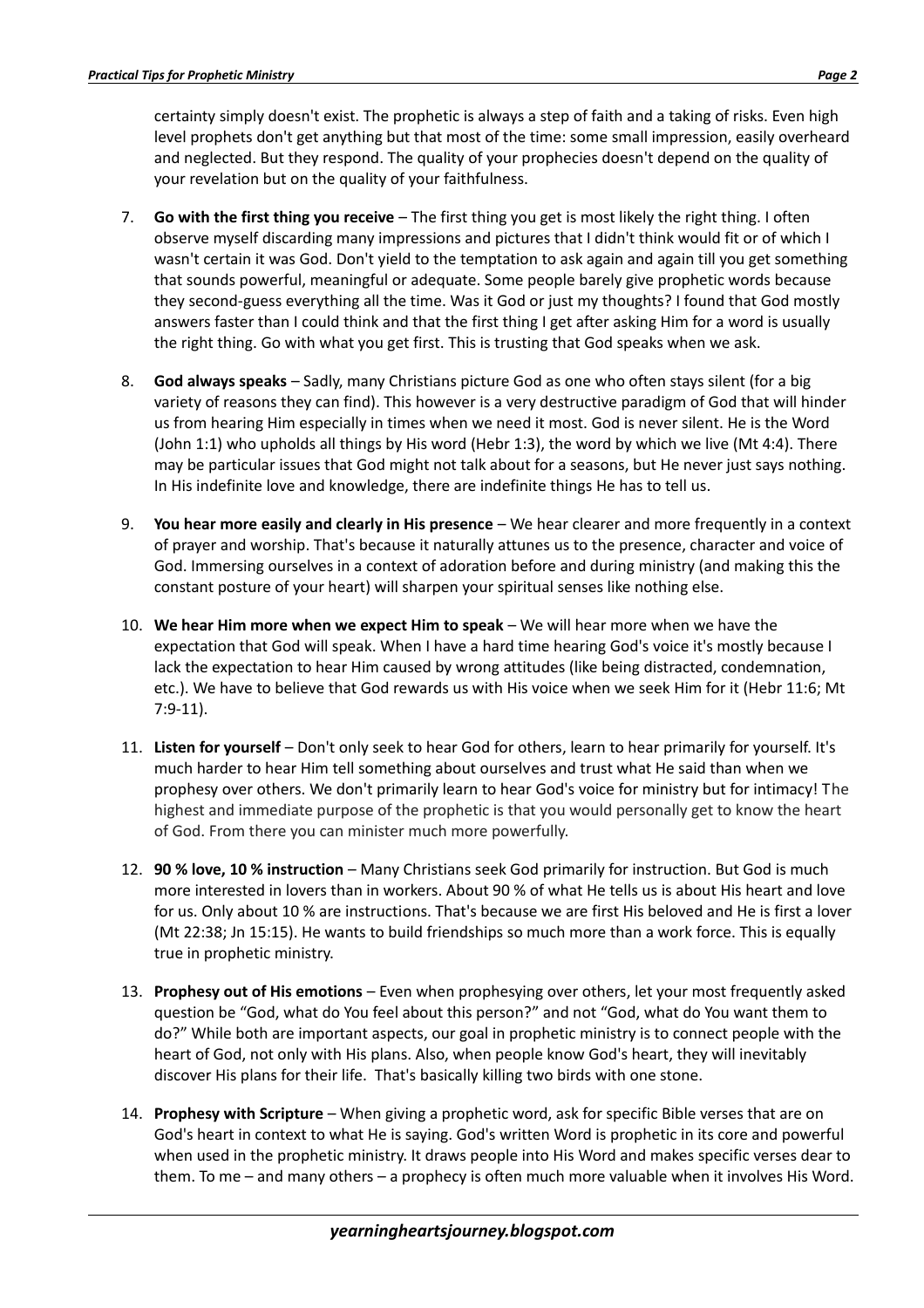- 15. **Prophesy to the measure of your faith** When Paul talked about the prophetic, he said that each should use this gift according to the measure of their faith (Rom 12:6). When we serve other people prophetically, we shouldn't venture out into areas that are way the scope of our maturity and authority in our prophetic gifting/calling. God will most likely not use a young still inexperienced believer to give prophecies of national importance. There are also areas in the lives of other people that may be out of limit for us as long as we don't have the maturity in our gifting and a specific calling to prophesy over these areas. A general rule: If you heard a similar prophetic word for yourself and you would have a hard time believing it then don't give it to someone else.
- 16. **No mates, dates, babies and offices** This is a practical application of the previous piece of advice. We should generally refrain from giving prophecies about mates, specific dates (like "in 3 days, this and this will happen"), babies and offices (like apostolic office, prophetic office, etc.; you can talk about giftings, though) as long as you are not specifically called to do so. These are very intimate topics where a lot of harm can be done and a lot of pain is inflicted if they turn out to not be true. Not prophesying over these areas is not a general "no go" as there is no biblical command that tells us so. But it's one of the rules that many prophetic ministries seem to have and to me it seems wise to do it too. Because most of the time we will not be in a place of closeness, accountability and authority to really give direction in these areas. If at all, it might be more appropriate in a close friendship situation, but even then I would really stress the vagueness of the word and exhort the friend to carefully check the word. When speaking into those emotional areas, we should understand the potential damage that a wrong prophetic word (or even just a wrong interpretation) can cause.
- 17. **Avoid expressions like "God says"** Don't use absolute phrases like that. Rather say "I feel like...", "I get the sense that..." and so on. This is one of the established rules for prophetic ministry. Using phrase like "God says" puts unnecessary pressure on the person receiving and robs them of the right to test all prophetic words for themselves (1 Thess 5:20-21). We are to create an atmosphere that gives the person the freedom to test and discard a prophetic word we give. The Bible makes it clear that it's the receiver, not the person ministering, who eventually has to decide whether a word is from God or not. The question it also comes down to is: Are you really that certain that this word is fully and genuinely from God? And if it later becomes apparent that it wasn't, will you take full responsibility to set things right and to unmake all damage caused by it? It's a very dangerous place to claim this level of certainty and infallibility. And it's absolutely unnecessary to do so. If it was from God, the recipient will know.
- 18. **Create a warm, safe and honoring atmosphere** Receiving prophetic ministry is a very vulnerable place to be. Many people don't know what to expect. Some may have a history of negative experiences, others may be very critical about the prophetic in general. We have to take all this into account when ministering to others. Our goal should therefore be to create an atmosphere where people from all these backgrounds feel safe, appreciated and handled with care and honor.
- 19. **Watch your gestures and facial expressions** One way to create a safe atmosphere is to use your gestures and facial expressions appropriately. Be yourself but try not to be overwhelming or intimidating. Some people tend to have quite an intense and penetrating look in their eyes when ministering prophetically. Others can be overwhelming with their enthusiasm and overly expressive gestures. The perfect measure is to use your hands and face as tools to convey the message God wants to give in a way that all sorts of people can feel safe, welcome and appreciated. Smile every once in a while, be open, friendly, approaching and kind. Don't forget, ministering in the prophetic is one expression of the second great commandment – to love people like yourself (Mt 22:39).
- 20. **Refrain from physical contact unless you specifically asked for permission** Not everyone appreciates physical contact, and not everyone experiences it the same way. Don't lay on hands, hug or do anything else unless it's appropriate and you specifically asked for permission to do so. As a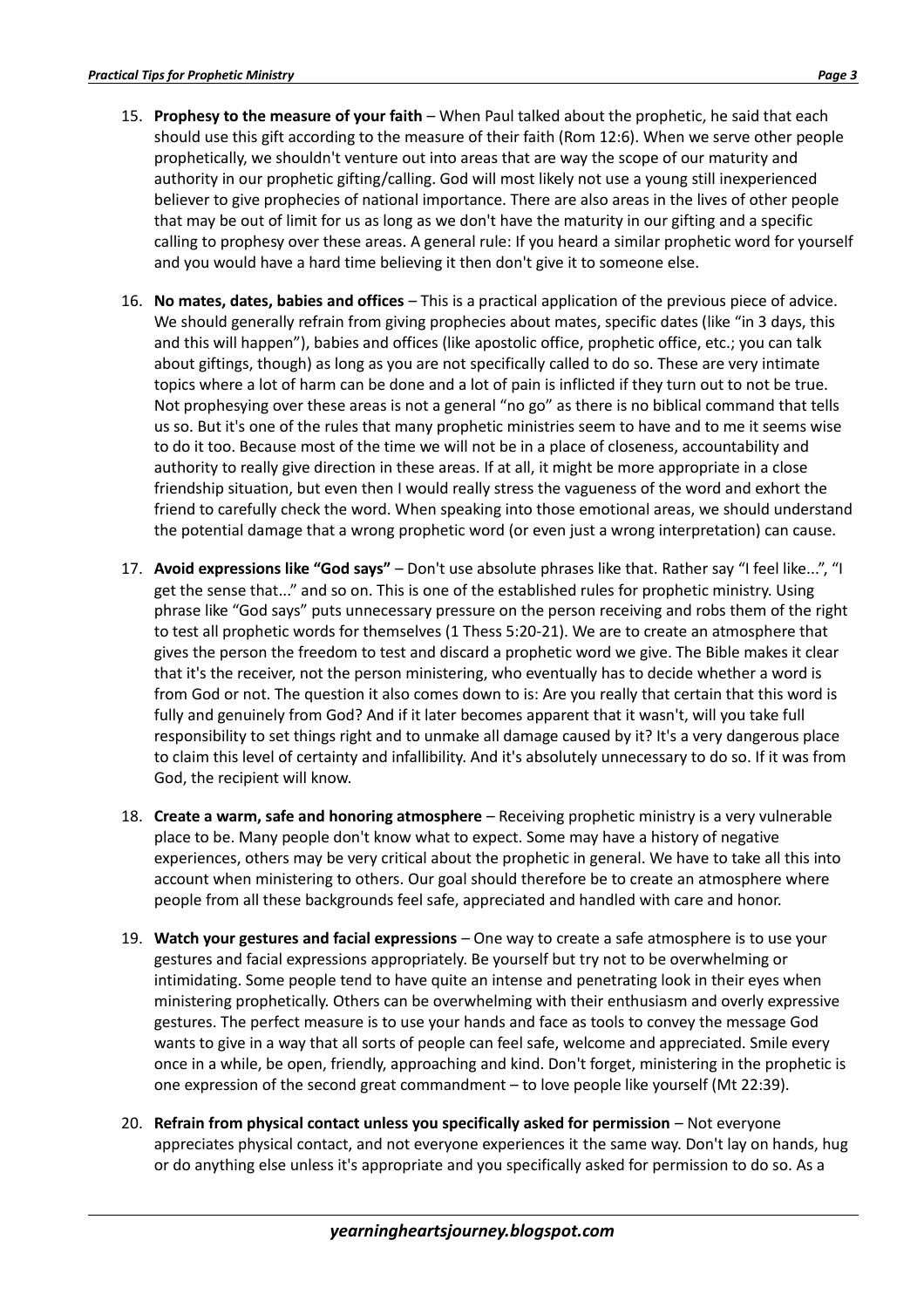general rule: Do only what's appropriate for the level of familiarity to the person you are ministering to. If it's a person you have never met before, a hug may not be the way to go. When ministering to people you don't know, you should also take into account that there are many people who associate body contact with traumatic experiences of physical abuse. Even a hand on the shoulder can hurt them more than you expect. So ask for permission first. Also, prophetic ministry just like healing ministry is generally not the place to be touchy-feely.

- 21. **Prophesy the positive** Don't give negative words in prophetic ministry we don't accuse of or expose specific sins and we don't mention demonic/satanic activity. This is a very important point and has much to do with honoring the person we minister to by not exposing them and with understanding our servant position (Mt 23:11). The purpose of the prophetic is edification, exhortation and consolation (1 Cor 14:3). We don't want to sow accusation, condemnation, fear or discouragement because that's not the character of God (Rom 8:1). Someone once said, you don't need a gift to see the rubbish in someone's life but to see the treasure amidst the rubbish. If you think God showed you a specific sin of someone else, think of God's activity as having two sides: to decrease sin and increase holiness. They are basically the same thing and it's best to focus on the latter one. Instead of exposing the sin, call forth the opposite. For instance, instead of telling someone he has a problem with lying, tell them that God wants to make him a bold speaker of truth. Surprisingly, the person will understand naturally which sin God puts His finger on, but also gets a sense of purpose and hope. Also you don't expose the person in front of your team members. And another advantage it has for you: in case you misheard, you don't falsely accuse someone of a sin that he hasn't committed. All in all, it doesn't mean we never call sin by name, but we have to realize that prophetic ministry is not an inner healing session.
- 22. **Don't judge your prophecy by the existence or absence of a sense of anointing** A sense of anointing on a prophetic word (or lack thereof) is no evidence for its validity. Personally I can only recount three occasions over the course of my life where I felt a really strong, distinct sense of anointing prior to (or during) giving the prophetic word. But these three words haven't really been the most significant and important words I've given. I'm often reminded of John Wimber, known for his miraculous healing ministry, who said that he never ever feels anything when operating in his gift. It's good if you do, but don't depend on it. Because God doesn't.
- 23. **Don't compare yourself** Comparing yourself will make you self-conscious and cloud your senses for the voice of God. Don't compare yourself, neither on good days nor on bad days. Don't even compare yourself with how you did in the past. Everyone has ups and downs but you can only work with what you have at the moment. God rewards when we use even the little we have (Mt 25:23). I remember a night in ministry when I thought my prophecies that night were just weak and ridiculous. I felt I was lacking behind of what I was used to and called to. However at the end of the night, more people than usual had told me how much the words they'd received meant to them. Never compare yourself! In your weakness His strength is made perfect (2 Cor 12:9).
- 24. **Take it easy, especially on tough days** There are simply days when we really have a hard time tuning in to God. Take it easy. Don't pressure yourself. On days like these I try to go back to some easy and fun prophetic activation exercises that help me connect with God and get it flowing. (More here: [http://yearningheartsjourney.blogspot.com/2012/02/prophetic-activation-exercises.html\)](http://yearningheartsjourney.blogspot.com/2012/02/prophetic-activation-exercises.html)
- 25. **God often uses what He is speaking to you personally at the moment** Sometimes God uses things He is impressing on your heart personally in a specific season. In the beginning I really had a problem with that because I thought I just made it up and it would simply be on my mind because it's very important to myself right now. But sometimes, of course not always, God wants to speak the same thing to someone else and He uses you because for you this revelation is very fresh and personal.